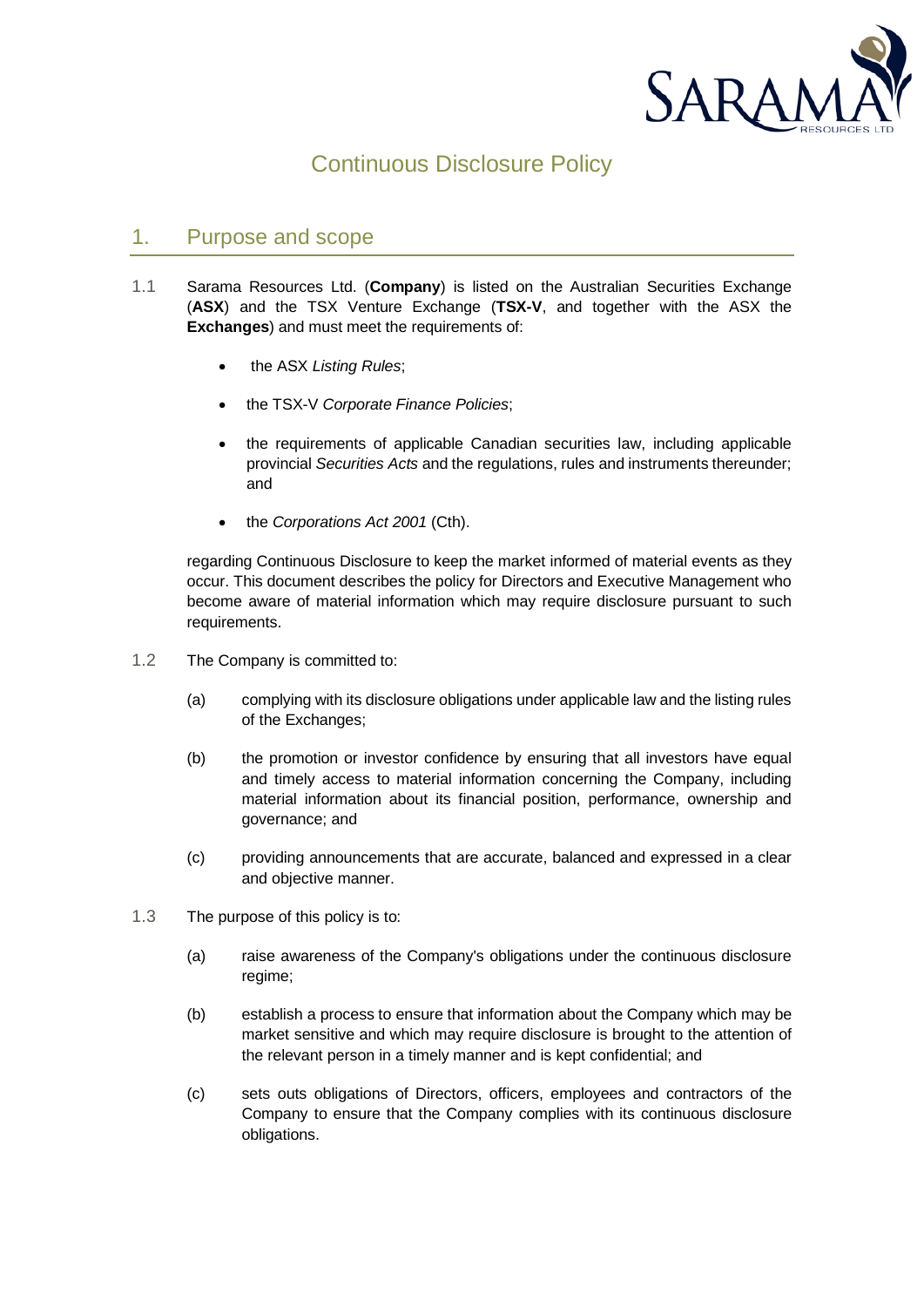1.4 Compliance with this policy does not obviate the need for the Company to comply with 'Annual Report Disclosure' under the ASX Listing Rules.

# 2. Responsibilities

### 2.1 **Executive Management**

The Company's executive management shall be responsible for, among other matters:

- (a) understanding the continuous disclosure obligations that are applicable to the Company; and
- (b) reporting potentially material information immediately to the Company Secretary, the MD and CEO or the Chair.

### 2.2 **Company Secretary**

The Company Secretary shall be responsible for, among other matters:

- (a) liaising with the MD and CEO and/or Chair on information supplied to determine if it needs to be disclosed under continuous disclosure obligations that are applicable to the Company; and
- (b) reporting the material information to the market.

### 3. Policy

- 3.1 Executive Management will make themselves aware of the continuous disclosure obligations in the listing rules of the Exchanges and applicable law.
- 3.2 In the event that any member of management becomes aware of any fact or circumstance which may give rise to a requirement to disclose such information under listing rules of the Exchanges or applicable law, they will immediately inform either the Company Secretary, the MD and CEO or the Chair.
- 3.3 Prior to disclosure, the Company Secretary, in conjunction with the MD and CEO and/or the Chair, will review the information to enable a judgement as to the appropriate disclosure to be made.
- 3.4 If there is uncertainty over the requirement to comply with the continuous disclosure requirements, then the Company will seek external legal advice.
- 3.5 The Company, through the Company Secretary, will notify the market of any information it is determined is required to be disclosed.
- 3.6 In accordance with the listing rules of the Exchanges and applicable law, the Company will immediately notify the market of information: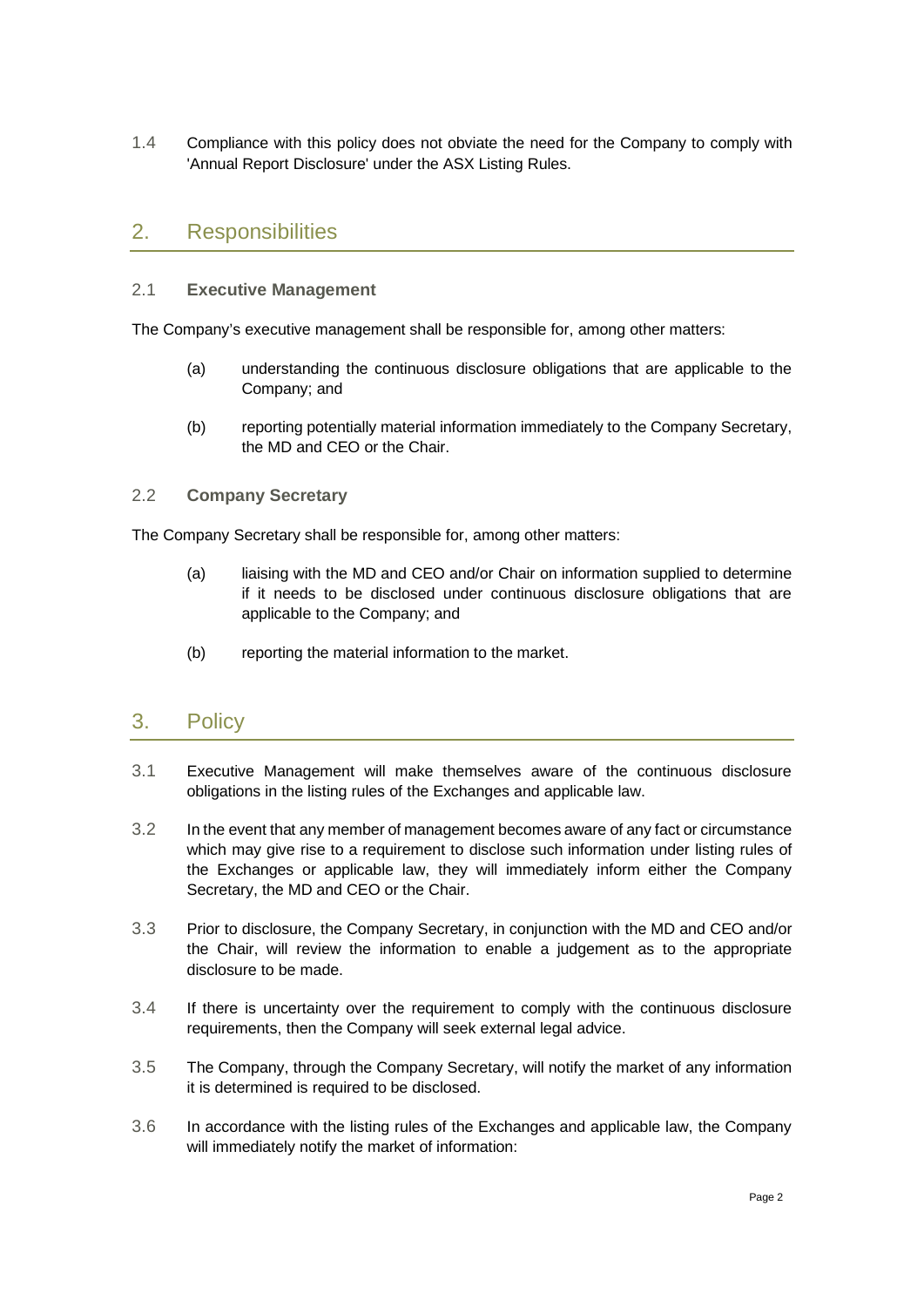- (a) concerning the Company that a reasonable person would expect to have a material effect on the price or value of the Company's securities;
- (b) that would, or would be likely to, influence persons who commonly invest in securities in deciding whether to acquire or dispose of the Company's securities; and
- (c) the only exception to this is where the listing rules of the Exchanges or applicable law do not require such information to be disclosed, for instance where a confidential material change report is filed under applicable Canadian law.
- 3.7 The Board must receive a copy of all material news releases and announcements made to either or both of the Exchanges promptly after they have been made.
- 3.8 **Internal notification and decision-making concerning the disclosure obligation**
	- (a) The Board has designated the Company Secretary as the person responsible for overseeing and coordinating disclosure of information to the market as well as communicating with the relevant authorities. The Company Secretary will be responsible for ensuring that Company announcements are made in a timely manner and will establish a vetting procedure to ensure that the announcements are factual and do not omit any material information.
	- (b) The Company Secretary will also ensure that Company announcements are expressed in a clear and objective manner that allows investors to assess the impact of the information when making investment decisions.
	- (c) To assist the Company Secretary fulfil the Company's disclosure requirements, executive staff are responsible for immediately communicating to the Company Secretary any possible continuous disclosure matter concerning the operations of the Company. Executives are responsible for ensuring that the information is provided to the Company Secretary as soon as they become aware of it and that it is factual and does not omit any material information. Executives will promptly respond to requests from the Company Secretary for further information concerning the possible continuous disclosure matter.
	- (d) The Company Secretary, after consultation with the Chair and MD and CEO, determines whether information should be publicly disclosed.
	- (e) Before a material announcement is made, the Company must ensure:
		- (i) the MD and CEO and relevant management have reviewed and signed off the content and wording of the announcement;
		- (ii) the Company Secretary has completed their review process;
		- (iii) the announcement has been circulated to the Board for review; and
		- (iv) the Board has authorised the release of the announcement.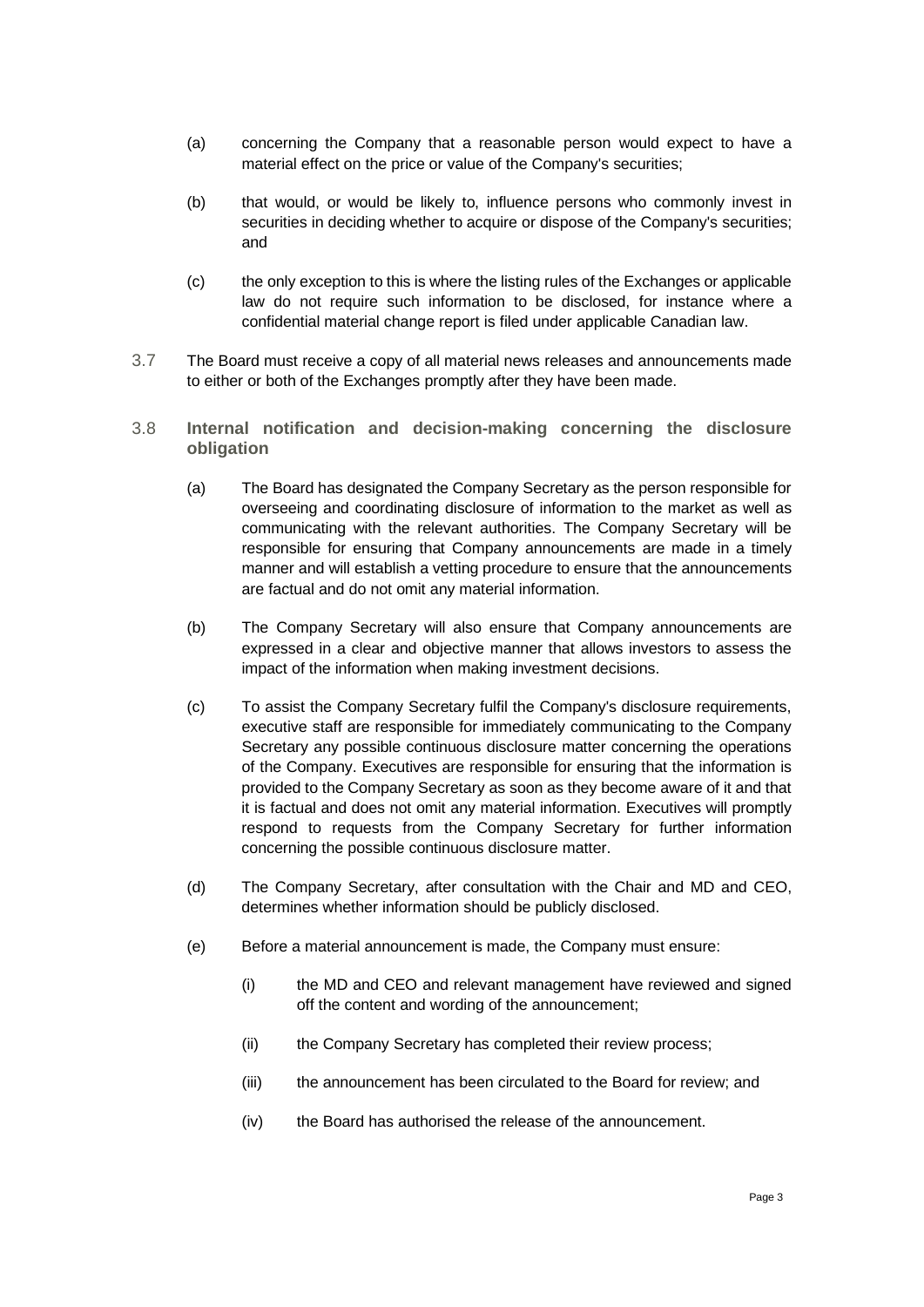- 3.9 **Measures for seeking to avoid the emergence of a false market in the Company's securities**
	- (a) The Company recognises that a false market in the Company's securities may result if the Company provides incomplete information to the market or if the Company fails to respond to market and media speculation that may, or may be likely to, have an impact on the price of the Company's securities.
	- (b) While the Company does not, in general, respond to market speculation or rumours unless required to do so by law or other relevant bodies, the Company is committed to disclosing as much information as possible, without harming the Company, to a wide audience of investors through media releases of important milestones, including information that may not strictly be required under continuous disclosure obligations. Information given to the market will also be provided to investors through media releases.
	- (c) Where appropriate and subject to approval either or both of the Exchanges, the Company will request a trading halt to prevent trading in the Company's securities by an inefficient and uninformed market until the Company can make an announcement to the market.
- 3.10 **Safeguarding confidentiality of corporate information to avoid premature disclosure**

All employees are advised of the confidentiality of Company information. In addition, the Company imposes communication blackout periods for financial information between the end of financial reporting periods and the announcement of results to the market. To protect against inadvertent disclosure of price sensitive information, the Company does not hold meetings or briefings to discuss financial information with individual investors, institutional investors, analysts or media representatives during the communication blackout periods, unless such meetings or briefings are the subject of a specific announcement to the market.

- 3.11 **Media contact and comment**
	- (a) The Board has designated the MD and CEO or the Chair (where appropriate) to speak to the media on matters associated with the Company. In speaking to the media, the MD and CEO or the Chair will not comment on price sensitive information that has not already been disclosed to the market, however, they may clarify previously released information.
	- (b) Subject to the policies of the Board and any committee that the Board may appoint from time to time, the Chair is authorised to comment on:
		- (i) annual and quarterly results at the time of the release of the annual or quarterly report;
		- (ii) resolutions to be put to General Meetings of the Company;
		- (iii) changes in Directors, any matter related to the composition of the Board or Board processes;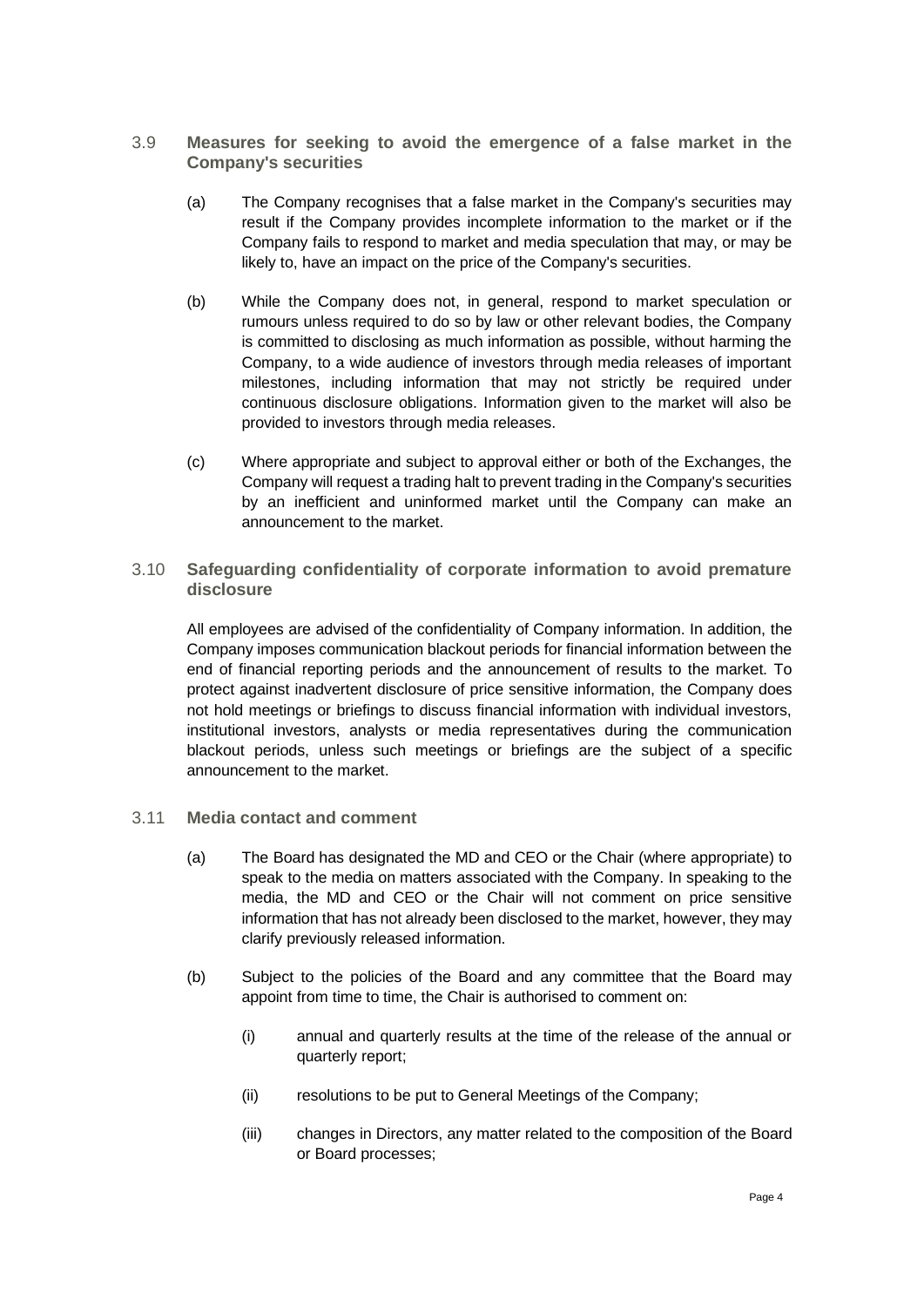- (iv) any speculation concerning Board meetings or the outcomes of Board meetings; and
- (v) other matters specifically related to shareholders.
- (c) Subject to the policies of the Board and any committee that the Board may appoint from time to time, the MD and CEO is authorised to comment on:
	- (i) any operational matter and the Company's future outlook;
	- (ii) annual and quarterly results at the time of the release of the annual or quarterly report;
	- (iii) resolutions to be put to General Meetings of the Company;
	- (iv) changes in Directors, any matter related to the composition of the Board or Board processes;
	- (v) other matters specifically related to shareholders;
	- (vi) media queries which reflect either positively or negatively on the Company; and
	- (vii) proposed or actual legal actions.
- (d) There will be times when Directors and employees will be approached by the media for public comment. On such occasions, the Director(s) or employee(s) should comply with the following:
	- (i) refer the person to the MD and CEO or the Chair of the Board as appropriate for comment;
	- (ii) refrain from disclosing any information, documents or other forms of data to the person without the prior consent of the MD and CEO or the Chair of the Board; and
	- (iii) report the person who contacted the Director/employee, the reason (explicit or inferred) for the contact and a summary of any other relevant information as soon as possible to the MD and CEO or the Chair.
- 3.12 **External communications including analyst briefings and responses to shareholder questions**
	- (a) The Company discloses its financial and operational results to the market each year/half year/quarter as well as informing the market of other events throughout the year as they occur. Financial reports, media releases and materials presented at any general meeting of shareholders are all lodged with the relevant authority. As all financial information is disclosed, the Company will only comment on factual errors in information and underlying assumptions when commenting on market analysts' financial projections, rather than commenting on the projections themselves.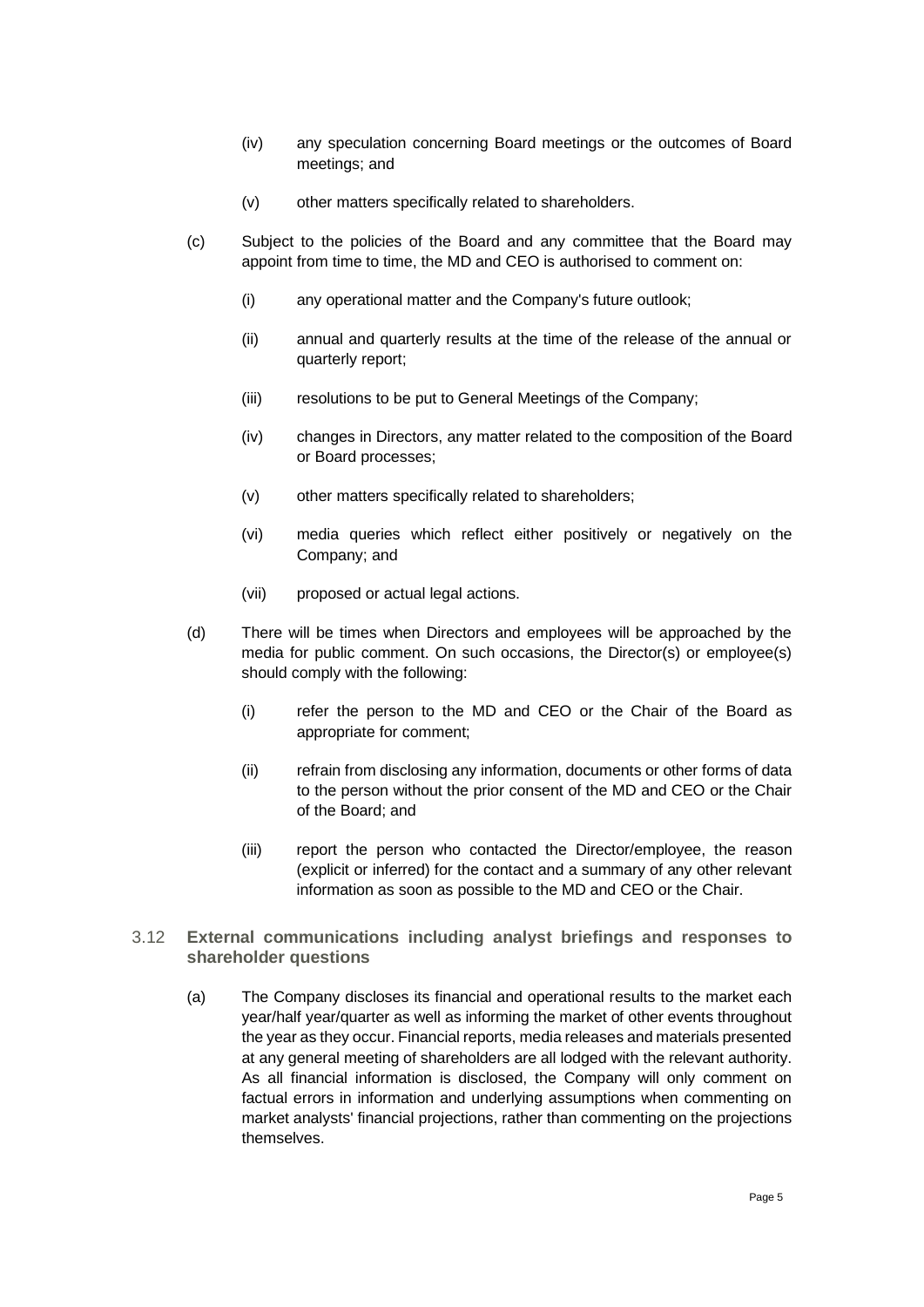- (b) In addition to the above disclosures, the Company does conduct briefings and discussions with analysts and institutional investors. However, price sensitive information will not be discussed unless that particular information has been formally disclosed to the market via an announcement. Slides and investor presentations used in briefings will also be released immediately prior to the briefing to the market.
- (c) After the conclusion of each briefing or discussion, if any price sensitive information was disclosed, it will be announced immediately to the market.
- (d) Similarly, when answering shareholder questions, price sensitive information will not be discussed unless that particular information has been formally disclosed to the market via an announcement.
- (e) Where a question can only be answered by disclosing price sensitive information, the Company will decline to answer it or take it on notice and announce the information to the market prior to responding.
- (f) If any new price sensitive information is to be used in briefing media, institutional investors and analysts or in answering shareholder queries, written materials containing such information will be lodged with the relevant authority prior to the briefing commencing. These briefing materials may also include information that may not strictly be required under continuous disclosure requirements.
- (g) The Company is committed to the full and accurate reporting of its financial results. Consequently, when complying with its periodic disclosure requirements, the Company will provide commentary on its financial results. The purpose of the commentary will be to clarify and balance the information in the financial results.
- (h) This commentary will be delivered in a manner that is neutral, free from any bias and easy to understand. This may involve the provision of both positive and negative information about the Company that the Company believes is necessary to keep investors fully informed.
- (i) The Company respects the rights of its shareholders and to facilitate the effective exercise of those rights the Company is committed to:
	- (i) communicating effectively with shareholders;
	- (ii) giving shareholders ready access to balanced and understandable information about the Company and corporate proposals; and
	- (iii) making it easy for shareholders to participate in general meetings of the Company.
- 3.13 **Provision of information**
	- (a) The Company will communicate with shareholders in three main ways:
		- (i) through public announcements and releases to the market;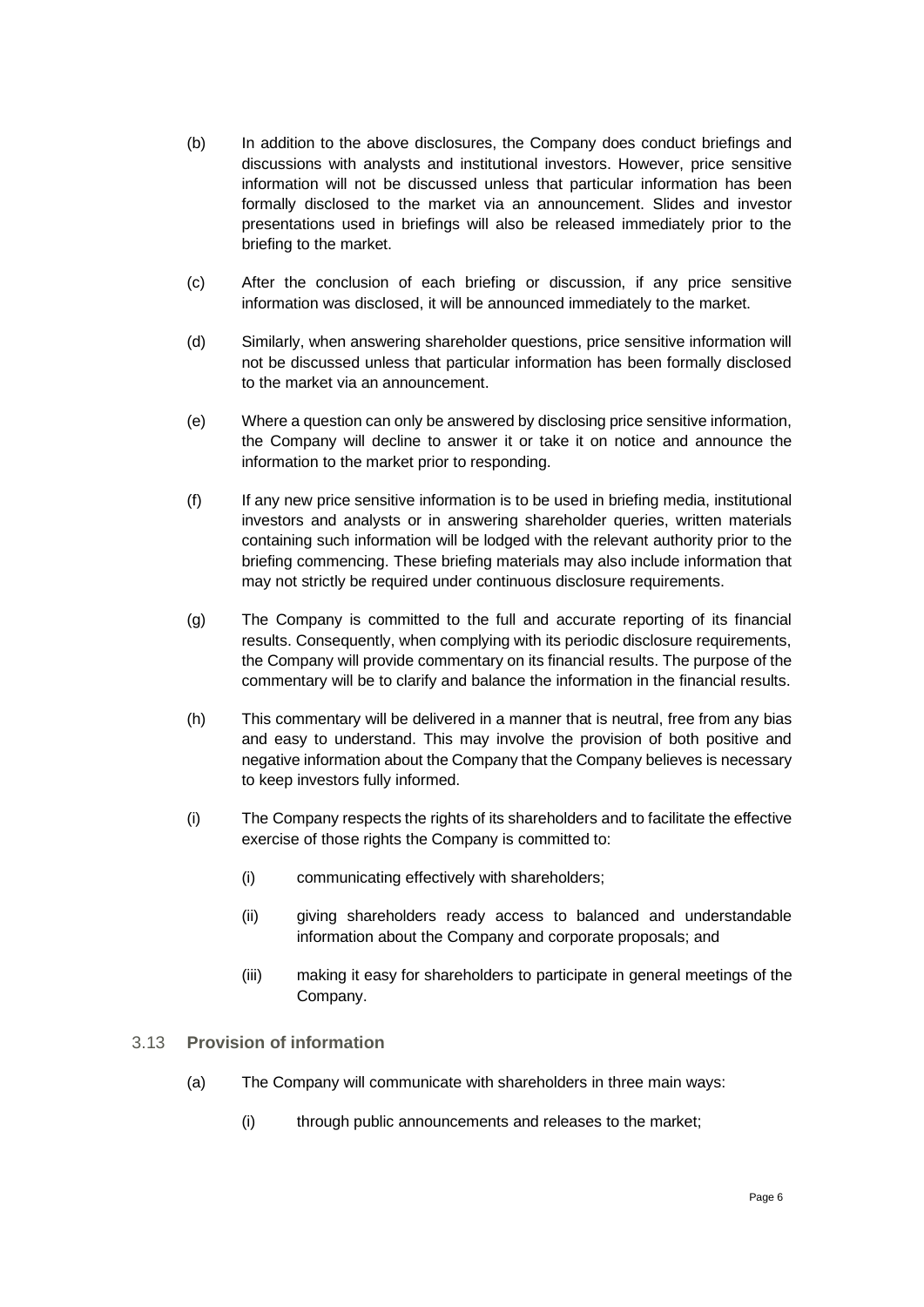- (ii) through information provided directly to shareholders at general meetings of the Company; and
- (b) It is the Company's policy to comply with its continuous and periodic disclosure obligations. In accordance with the Company's Continuous Disclosure Policy, unless exempted by listing rules of the Exchanges and applicable law, the Company will immediately notify the market of information:
	- (i) concerning the Company that a reasonable person would expect to have a material effect on the price or value of the Company's securities; and
	- (ii) that would, or would be likely to, influence persons who commonly invest in securities in deciding whether to acquire or dispose of the Company's securities.
- 3.14 **Provision of information to the Board**

The Company Secretary is to ensure that copies of all material market announcements are to be circulated to the Board as soon as is practicable after their release.

- 3.15 **Company website**
	- (a) The Company provides general information about the Company and its operations, details of the Company's corporate governance policies and procedures and information specifically targeted at keeping the Company's shareholders informed about the Company on its website.
	- (b) In particular, where appropriate, after confirmation of receipt by the relevant authority, the following will be posted to the Company's website:
		- (i) relevant announcements made to the market;
		- (ii) copies of press releases and announcements for the preceding year; and
		- (iii) copies of annual and quarterly reports including financial statements for the preceding year.
- 3.16 **Direct communications with shareholders**
	- (a) The Chief Executive Officer has primary responsibility for communicating with shareholders.
	- (b) In relation to information that is directly communicated to shareholders, all shareholders have the right to elect to receive all such information by post or electronic mail.
- 3.17 **Meetings of the Company**
	- (a) In preparing for general meetings of the Company, the Company will draft the notice of meeting and related information circular so that they provide all information that is relevant to shareholders in making decisions on matters to be